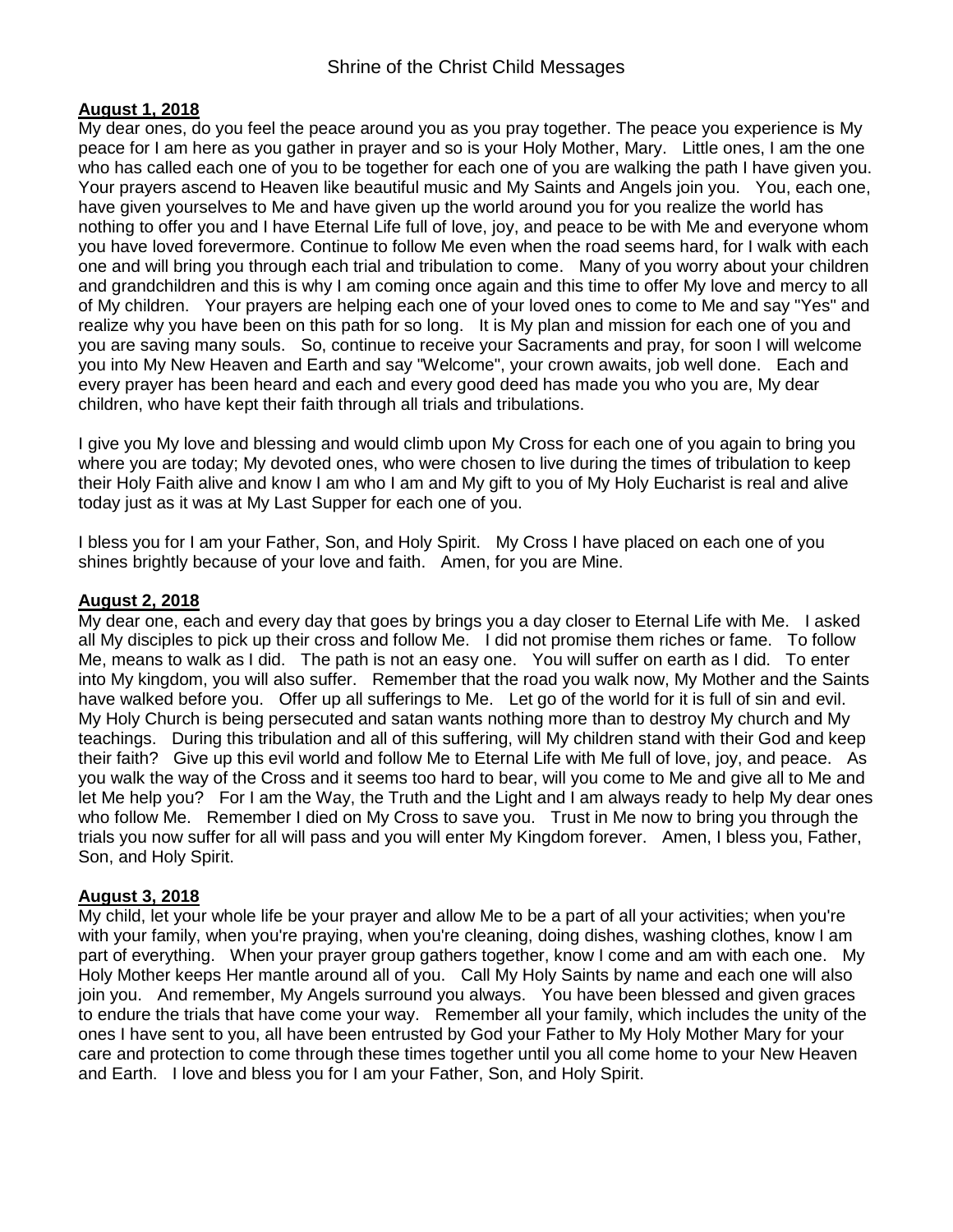## **August 4, 2018**

My little one, do you feel the peace that surrounds you as you pray? You feel safe and very peaceful. Everything was fine around you. My child, soon the world will not be fine around you. Many events will happen now, one after another. When these things happen very close to you, I want you to pray and do not be afraid. No matter how bad the situation may be, I want you to have peace and courage and to be calm, knowing your Father has complete control. You have nothing to fear because I will be there to help and guide you through all devastation. My remnant will strengthen one another through love and prayer. I must now purify the world, My child, before the Era of Peace can come for My children. The times to come will be devastating. Together with love, faith, and prayer, My dear remnant will come through the tribulation. You will need one another, you will be each other's strength. If one falls, the others will be there to give strength and courage to continue on. Only by unceasing prayer, receiving Me in My Holy Eucharist, and keeping your souls in the state of grace, you will be able to go on and help one another. Love each other, My children, and remember each one of you needs one another to accomplish My Holy Will. I brought you together to be for one another to unite in prayer, to love each other, and to help all My children I will send to you for help. Pray, My children. Pray for My Father's Will to be done and His Kingdom to come. I now bless you in the name of your Father, Son, and Holy Spirit. Amen.

## **Second Message for August 4, 2018**

My sweet child, the world is heading for complete disaster. My children will not know which way to go. Fear will take hold of many of My little ones. They will be afraid and not know what they are to do. For you, My child, will not be afraid for you will have the courage and ability to trust in Me because I have shown you and taught you how these past years. Know this was not your plan but was Mine, your God and Father. My Mother came and taught you to pray and She did well. Now, My lessons have begun. You must write My words through the power of the Holy Spirit. Very soon now, the world will come apart. It has already begun. I know the future and what will take place. You are not to know except for what I reveal to you. I do not want to frighten you for you are My little child. All I want for you to remember is I am your God and Father. You are to have complete confidence in Me for My Holy Will is always the best answer. No matter what is going on, I am always taking care of you. Do not worry; let Me do what is best in each matter. Just trust in My Holy Will, My child, and trust Me, for I am your Father, Son, and Holy Spirit.

### **August 5, 2018**

I come today as your Sacred Heart of Jesus. I want you to surrender everything to Me. To everyone you know and love, surrender every fear, doubt, sadness, hurts, confusion, all worries and anxiety, you must now trust Me completely. I have given you all the gifts of My Holy Spirit and now, My child, is the time to use them. For many years, you have kept your faith. I know how hard it is to wait. My remnant has been so strong. Do not give up now for the battle will be won in the end. Prevail a little longer. Be ready, My child, for all you have been praying for and working for is now about to become a reality. Trust in Me, My little one. When all this evil passes, My children will have a new Heaven and a new Earth. Evil will never exist again. Death, sickness, hate, everything bad, will be washed away forevermore. My children will all come home to Me, their God and Father, who created each one for love and peace with Me forever. Amen, I love and bless you in the name of your Father, Son, and Holy Spirit.

### **August 6, 2018**

My dear one, do you understand why I called you to Garabandal? I wanted you to walk and spend time where the Miracle will take place chosen by God, your Father. Conchita, herself, told you that it would happen when you were older but not old enough to be in a nursing home. My child, the time has come. The foretold Warning must come to a sinful world. Each and everyone will know exactly where they stand with their God. The Warning is not a punishment but a way for God's children to correct themselves. Because of My Warning, My Holy Catholic Church will have its greatest era of holiness once again. First, My Warning will come, then My Miracle at Garabandal. Only Conchita knows the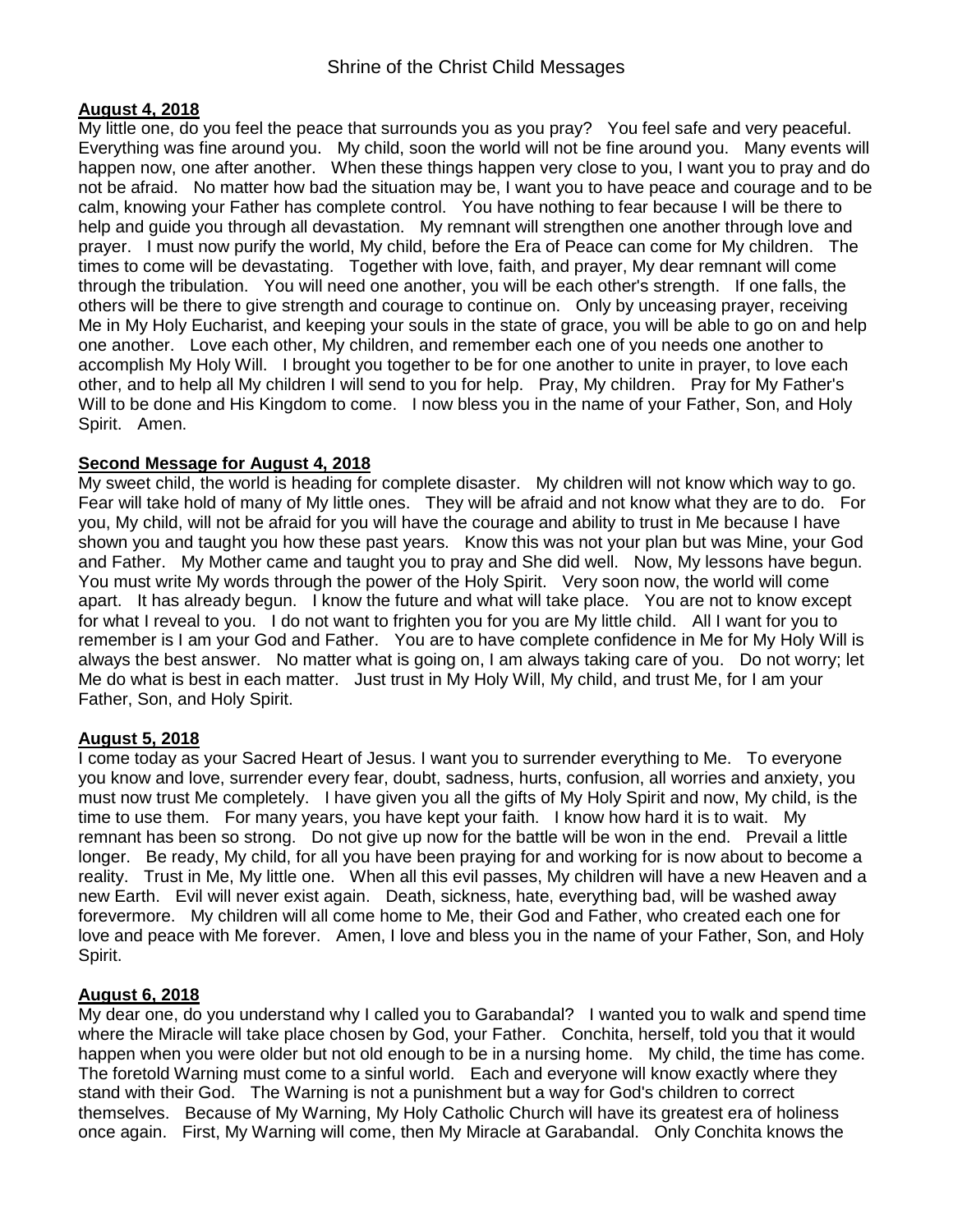# Shrine of the Christ Child Messages

date because My Holy Mother told her. Do you understand, this is why I brought you to Garabandal? This is all in your lifetime, My child, for you to experience. So, be ready, pray, go to Confession, tell all My children to make themselves ready. After My Miracle, a permanent sign will remain at the Pines until the end of time. Tell My children, die to sin, live for God. I am calling all My children to Confession, a real confession, examining themselves and their conscience. Get rid of all sin, come to Me. After this great gift, if My children still refuse Me, a chastisement as never before on earth must come. Pray, My child. Pray that My children will come back to Me, their God and Father, and the chastisement may be conditional. Hurry, My little ones, while Confession is available to you from My Holy Priest-Sons. Be ready, all is here and now.

## **August 7, 2018**

My dear one, making time for Me alone must be your highest priority and greatest joy. I understand each day more and more trials seem to arise on your news. There is one natural disaster after another. So many evil deeds are being committed everywhere. You asked Me, "Jesus, will all this ever end"? Yes, little one, all this will end for I am your God and Father, and I never intended for My children to live in a world so evil. You are living in the most sinful generation in the history of the world. You have been warned. I must bring My justice. Mankind must repent and receive My Mercy. If it does not repent, the wrath of God must come. Satan wants to destroy My children and My Holy Church and its teachings. He wants a third world war to destroy one another. Pray, My child. When I send My Son once more as Jesus of Love and Mercy, My children will wake up and My Holy Church will once more be glorified and all will come home to Me and believe in My Holy Catholic Church and its teachings that I started. I gave all My Body and Blood at the Last Supper and then died for all of God's children's sins on My Cross. Each and every time you receive My Holy Eucharist, you receive Me. I am calling all My children back through Divine Mercy. If they deny Me this time, it will be too late for them. Pray and listen to My Words. Time is almost over. Run to Confession, tell My children to be ready to meet their God for I am coming with My Warning soon. I love and bless you for I am your Father, Son, and Holy Spirit.

### **August 9, 2018**

Dear one, never forget I am with you. You must walk consciously with Me each day. When you think of Me and I talk with you, you go through your day in peace. Negative thoughts or hurts come from satan for he does not want peace. He does not want you close to Me. Stay on the Path of Life with Me and never let go of My hand. Trust in Me in all circumstances and let nothing distract you from My Presence. I want you to live in deep dependence on Me and this will help you come through the days ahead. Live one day at a time with Me knowing I will be with you each day to give you grace and peace. And, you will help My children, also, for if you have peace and complete trust in Me, they will be at peace knowing I am with them. I love and bless you for I am your Father, Son, and Holy Spirit.

### **August 10, 2018**

My child, I want you to humble yourself and rejoice in what I am doing in your life even though it is beyond your understanding. In the days ahead, the world in which you live will go through much tribulation but you must focus on Me knowing I am in charge of everything. Your job is to pray and trust. You must receive comfort from Me and you will be able to comfort others. I understand you have had many trials and the loss of your daughter has broken your heart. My constant presence with you is a glorious gift and gives you strength and courage to carry your cross and keep following Me. You understand no matter how heavy the cross, you must pick it up and continue on because you are heading to a New Heaven and Earth where all crosses are put down forever and all children will be with Me to share love and peace with everyone and all loved ones will be together forever. So, continue on, My little one, for soon you will have the joy and peace and complete happiness, I promise you. Be ready, for I am coming soon to all My children as Jesus of Love and Mercy; a gift to all of God the Father's children for He wants all of His children with Him as you do. I love and bless you for I am your Father, Son, and Holy Spirit.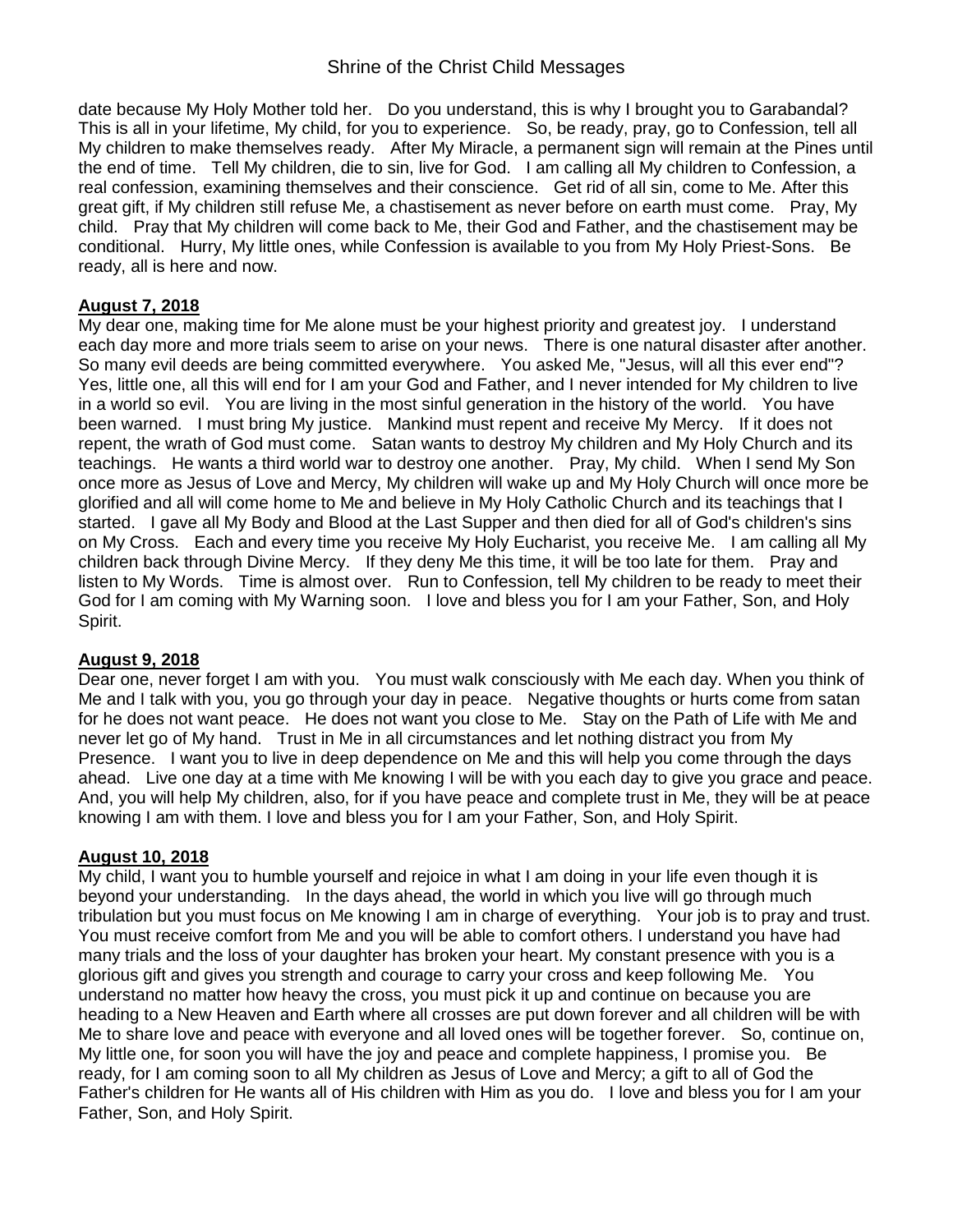## **August 11, 2018**

My dear one, stop all worry. Did I not tell you I would provide for all your needs, both physical and spiritual? You gave Me your 'yes' many years ago even though you did not understand everything. You said, "Father, Your Will be done". I told you your land was a refuge where many would come during the tribulation. You would live an agricultural life for survival. I also told you My Angels would protect you so the evil ones could not find you. I also promised you a luminous cross over your land and those who looked upon it would be healed. Do you realize what a gift this is? I chose you because you always had a child-like love and trust for Me. When a loving Father tells his child he will care for them, the child does not fear. My daughter, just trust Me for I am your loving Father. Look around and see all I have sent you and believe I will continue to do so, for I am your God and Father. I am your Jesus and I gave you all My gifts of the Holy Spirit. I love and bless you. Amen.

### **August 14, 2018**

My dear one, My words to you are your guiding light to bring you through these times of darkness. You must trust in Me to guide you through all the turmoil going on in the world. You are living in the last minute of the last day. Catastrophes are happening everywhere and My children pay no attention to what is going on around them. My Mother came to Fatima many years ago to tell My children to pray and She is very sad because no one is interested anymore in the prophecy of Fatima in the year of 1917. She told the children to pray, make penance, and sacrifice. You must pray humbly your rosary and you will have the protection of Heaven. Our Holy Mother came to warn us. She told us to receive Holy Communion, attend Mass every first Friday and Saturday, go to Confession and pray, pray, pray. She was trying to save the world from its total destruction. If we do not, punishment will come, many souls will be lost, many nations will disappear from the earth. Catastrophes will be everywhere and evil will take over the earth. I have been sending earthquakes, floods, fires, hail, so many signs and yet so few pay attention. I will come once more, this time as your Jesus of Love and Mercy. My children will all be given a last chance to come back to their God and Father. Pray, My child, pray, for all has started. Trust in Me for I am your God and Father and I will not desert you. I bless you now, Father, Son, and Holy Spirit.

### **August 15, 2018**

My dear little one, I want you to accept each day as it comes to you. I want you to know I am always present with you and you must trust Me in all things that may happen. I want you to lead a supernatural life, knowing I am in charge of everything. You will face impossible situations beyond your ability and this is what I precisely want because I want you to come to Me and allow Me to help you with each problem, knowing I am working with you and you can rely on My Almighty Presence within you. The times ahead will not be easy so you must learn to turn everything over to Me and let My Will be done. Trust and faith in Me will bring you through all trials. Pray, My child, for you are living in a fallen world full of evil but when you walk with Me, you will walk in peace. I love and bless you for I am your Father, Son, and Holy Spirit.

### **August 16, 2018**

My dear one, the times are here. The forces of satan are a direct attack on Our Holy Church and Mother Mary's faithful children. Remember, Mother Mary is the one that will crush his head and the ones that will help her are her little children that love their faith; the ones that know I am the one that started My Holy Catholic Church, the ones that believe in My True Presence in My Holy Eucharist, the ones who believe I suffered and died for them so they could be forgiven for all their sins if they confess and truly are sorry. They are the ones who know I rose from My death and they also can have Eternal life with Me. They are the ones that believe their Holy Mother came to earth to tell them to come back to her Son and pray, pray, pray. Her children know She came to give them the Holy Rosary and the brown scapular and She told St. Simon whoever dies wearing a brown scapular will not suffer eternal fire. And you know She came to St. Catherine and gave her the Miraculous Medal so Her children would receive special graces from Heaven. Satan hates Her children who pray the rosary and wear the brown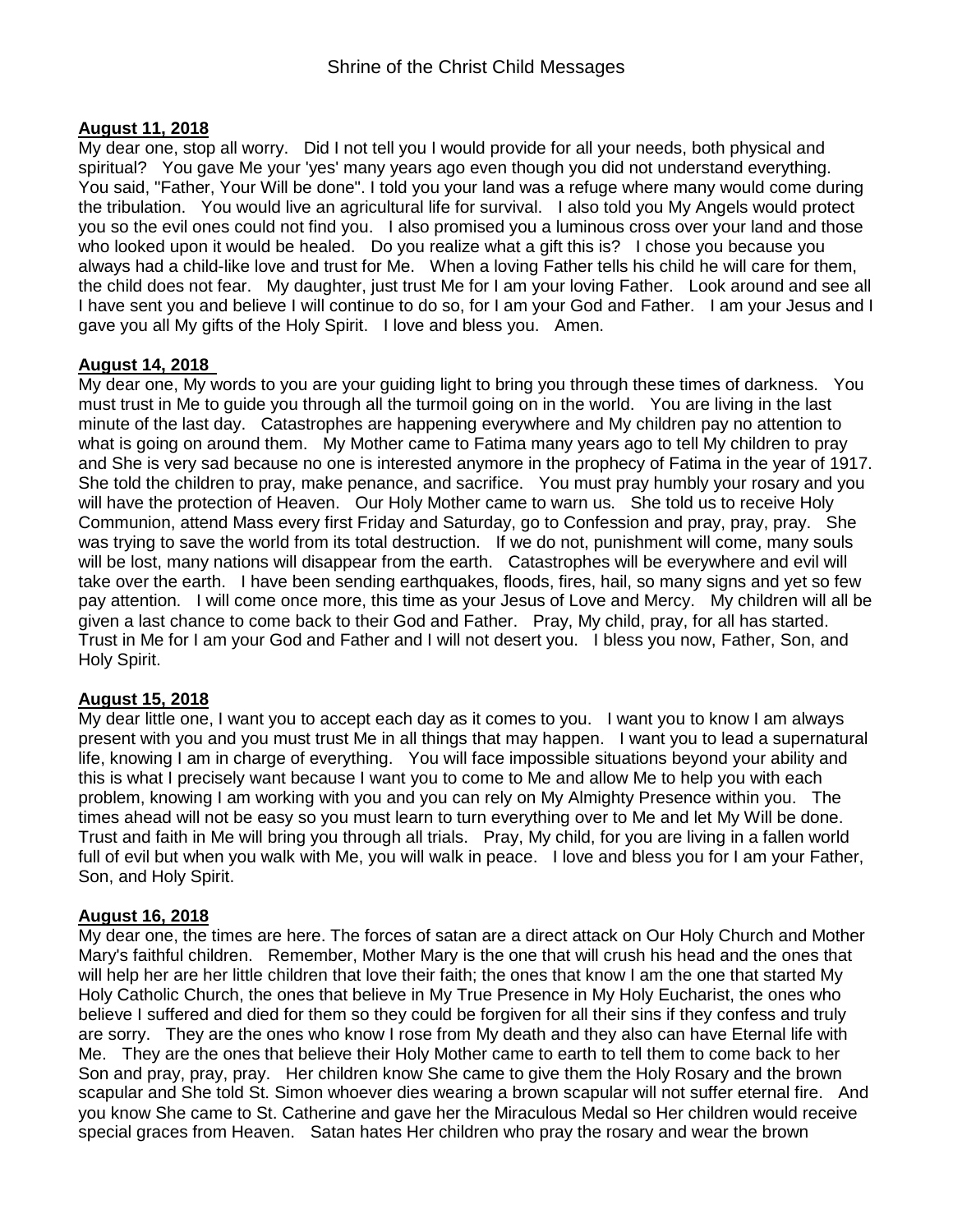# Shrine of the Christ Child Messages

scapular and the Miraculous Medal. Why, because they are the ones who have complete loyalty to Jesus and Mary. But, what did My Holy Mother promise in the end? She said, My Immaculate Heart will triumph and a period of peace will come. Little one, it is My Mother's children who have answered Her call and will help crush satan and evil. You are the ones that will keep your faith and will come through these evil times to defend our Holy Church. Do not become discouraged for I am the one who will always be with My children who believe, to guide and protect you and give you the strength and courage you need to continue on. I love and bless you for I am your Father, Son, and Holy Spirit.

### **August 18, 2018**

My dear one, I came to you tonight to help you understand when My Son told you that your Holy Refuge was surrounded by His Holy Angels, what a wonderful blessing that is! The Angels are so powerful, My child, and the Angels are always with you. I was sent a holy Angel Gabriel to tell Me I would become the Mother of Jesus. When Jesus was a baby, an Angel came and told St. Joseph to take his family to Egypt to protect them. My child, even My holy house that I raised Jesus in was moved by Angels to protect it. Each and every child is given a guardian angel and someday you will know everything they did for you while you were on earth. When everything seems to be impossible, call on the Angels and believe they are there to help you, for this is the reason My Son told you the Angels are all around you to help and guide you through the tribulation. Never fear, My little one, keep your child-like faith and always remember Jesus is by your side and I am also here and My Son has sent you His army of Heavenly Angels and each and every Saint you call by name also comes. You must believe and rely on this wonderful gift from Heaven to bring you through the times ahead. I love and bless you for I am your Mother and I will crush evil with My Army of My Children.

#### **August 19, 2018**

My dear one, you told Me you did not know or understand theology. Little one, that made Me laugh. You may not know theology but you know Me. Your encounter with Me is so much more powerful. When you see Me as a baby, you want to hold and rock Me. As a little boy, you want to run and play with Me. As a young man, you want to sit and talk with Me. When you see Me as your Holy Savior on My Cross, you want to kiss My wounds and take My pain away. As a young child, you always put holy water on My wounds, My hands and feet and My crown of thorns. You would say, "Jesus, I'm sorry I did that". Your love helped My pain go away because you always believed in Me and loved Me. You have always come to Me for everything and you depend completely on Me. You talk with Me and listen to Me. Look around you. Why do you think I gave you your Holy Chapel and asked you to do My Holy Will? And, you gave Me your "yes", even with all your trials and heartbreaks, you still follow Me. Is that not the best theology of all? I love and bless you, little one, for I am your Father, Son, and Holy Spirit.

### **August 20, 2018**

My child, remember I am coming soon. It is time to prepare. Do you realize you are only a heartbeat away from My New Heaven and Earth? Be aware, I know everything about each child. I know how they act and how they treat others. If only My children realize I stand next to them each and every moment. I walk beside you. I am with you through difficult times, as well as, good ones. Little one, please, I do not want you to worry about anything, instead pray about everything. Your human nature is to worry but, My child, worry is negative faith. After all, if I care for the birds and the flowers, then surely, I care for all My children. Inner peace, My child, is believing in My Holy Presence with you. When you worry, little one, you are putting more trust in what could go wrong than trusting in Me. I am always here. Trust in Me for everything. The days ahead are not easy ones, My child, but with Me, they will become much easier to walk and you will come through these times and after this comes to pass, the joy and peace to come will last forever. I love you. Each day, you become stronger and more prepared for the mission I have given you. Be not afraid, for I am your Father, Son, and Holy Spirit.

### **August 22, 2018 - Feast of Queenship of Mary**

My dear ones, we come to you today as Our Holy Family. I, your Mother, stand before you holding My Dear Son, Jesus. He is here with you at all times. Baby Jesus told (name withheld) that He wanted to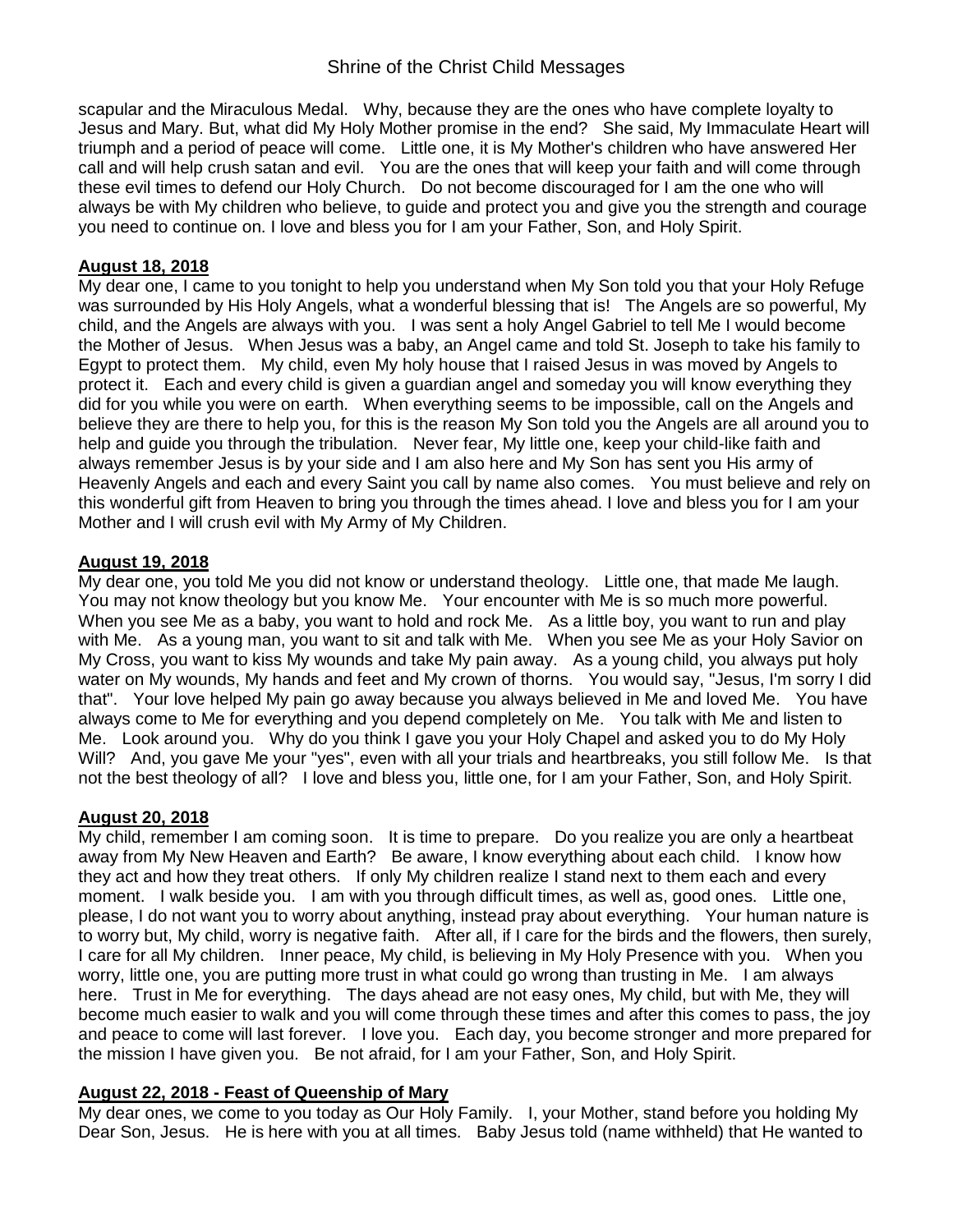# Shrine of the Christ Child Messages

come here to be with a real family and children. You, My dear children, are family! You all have family, you have raised children and now pray and guide your children and grandchildren. Each one of you have been chosen to be part of a unity that is truly a family. I am your Holy Mother and know how much I love each one of you. I want to protect each one from the evil you are all living through at this time. My Son, Jesus, wanted to come as the Christ Child to be here with all the children. Do you realize during another time on earth, My little children were taught to pray to My Son as the Christ Child and He protected each one and every time they were in need, that need was taken care of? Do you think He will not do the same for you? He heard each prayer today as you did your prayers to Him as a Child. You are so blessed to receive Him in the beautiful statue of Him as the Holy Infant and He is here really present for you. Also, today, My dear spouse, St. Joseph, is here. He knows each one of you and He knows the men who are here praying today who are also fathers and grandfathers and how very much like Him, each one of you are. You have worked hard to love and protect the family that your God and Father blessed you with. You would do anything to protect your wife and children and grandchildren. My dear St. Joseph wants each one of you to know He is here to help you in the times ahead of you. You will know exactly what to do for each that God, your Father sends to you. This is why we all came to each one of you today; to let you know we will be with you as a Holy Family to help each one of you because we are all one family. We love and bless you and are so proud to be with you. Amen. We bless you, Father, Son, and Holy Spirit.

## **August 23, 2018**

My dear one, pray for your Holy Church. Do you remember, as a small child you would kneel at the altar rail with your little hands folded, waiting for Father to come with Holy Communion. The day before, you would fast until you would receive Me and you were always so excited and happy when I came to you, the joy of the golden paten under your chin. Oh, My Holy Church has changed and now, My child, sin is being accepted within the walls of My Holy Church. Now, all you hear is acceptance, that your God is only a God of Love and Mercy and satan wants you to believe I will accept the ones that follow the path of sin. If My children refuse to repent of your sins, I cannot welcome you into My Kingdom because sin cannot exist there. My Commandments are your guide. I talk to all in My Scriptures. I will not accept homosexuality or adulterous ways. I will not accept abortion, greed, or theft, only the Truth, My children. It is time to see what is going on in your world. Please listen to Me now. Tell My children I am coming and their days are numbered. Repent now and go to Confession before it is too late. Yes, I am Jesus of Love and Mercy but if My children choose sin over Me and refuse to repent, they cannot enter My Kingdom. I bless you for I am your Father, Son, and Holy Spirit.

### **August 24, 2018**

My child, tell all My children it is time to come to Me and die to self so you will find the Truth. I am coming. Do not think the world will go on as it is. Evil is everywhere and has now even tried to take over My Holy Church. This will not be, for I am in charge of My Holy Church, not the ones who have tried to take it over and have tried to hide the evil within it. Little one, all evil will be exposed and brought to light. I tell you I am close and My children are not prepared for My Coming. Believe children, before it is too late; prepare for My Coming now.

### **August 25, 2018**

My little one, I want you to tell My children to look deep within themselves for I am within each one and I am asking as a loving Father for them to come to Me now before it is too late. Find forgiveness in your hearts for everyone who has ever hurt you in any way and pray for them and love them. When My Holy Son hung on His Cross, He said, "Father, forgive them for they know not what they have done." If I can forgive and be crucified to save you, can you not forgive others? Love, My children, is the only way. Go now to Confession. You still have time; with hearts full of love, you will be forgiven of everything. The world soon will begin to tremble from the evil that exists in it. My children will all know that God, their Father, is the one and only God who created them and everything in the world and I control everything and I will not put up with sin and evil, homosexuality, child abuse, abortion, or priests that want to normalize homosexuality in My Holy Church. Children, wake up! Sin is still sin. Stop! Come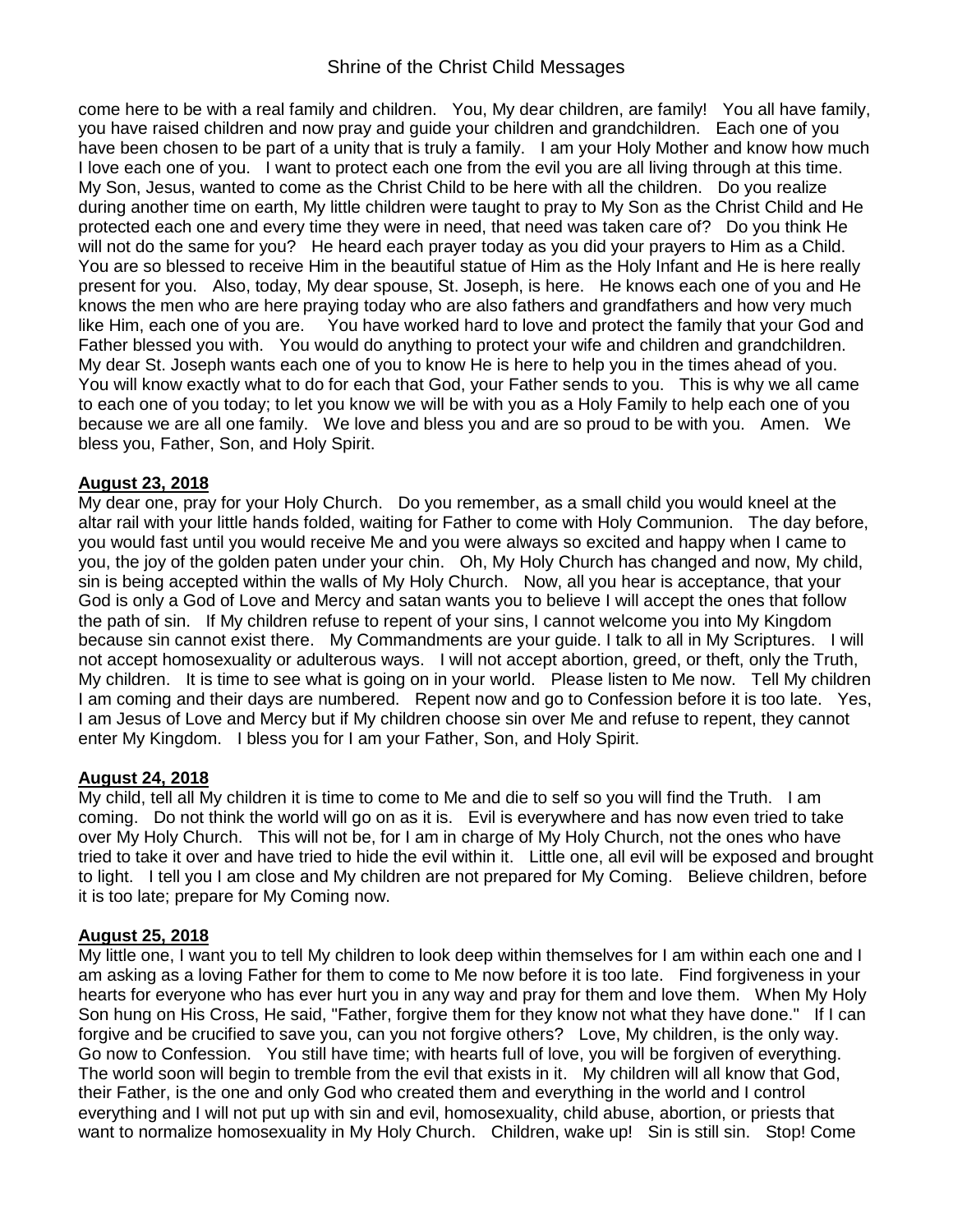back to Me now. I will forgive everything if you come to Me in love and truly repent and sin no more. I want all My children to come home to Me. For I love and bless you, for I am your Father, Son, and Holy Spirit.

### **August 26, 2018**

My dear one, many events will now happen in your world. Do not despair, for I am always with you and I will guide you and My children away from the danger that now surrounds you. Have faith in Me and follow Me. I see each heart; the ones that truly love Me will have nothing to fear. Trust in Me and believe I have warned you of the times and evil you are living in now. I have told you the days are numbered before I come. Be ready to face Me for your souls must be ready and be a light in the darkness. Love is your weapon. I am a God of miracles and the time of My miracles is fast approaching. All will know I am who I am, their God and Father, and many will be sorry they are not ready and have rejected Me. You will be full of joy if you are ready. You will understand My warning to you is a blessing from Heaven because I love all My children so much. Trust in Me and believe, My children, in My Words of Truth. For I love you and created you to have Eternal Life with Me, for I am your Father, Son, and Holy Spirit.

#### **August 27, 2018**

My little one, tell My children to find My Truth. The Truth is in My Holy Scripture. Pray the Holy Rosary so you learn to meditate upon My life. This is why your Holy Mother came to St. Dominic to give this great gift to Her children. Come to Me and receive My Body and Blood in Holy Communion for I am within you through this great gift of Myself and true love! Read the Catechism of your Holy Catholic faith. Do not listen to the lies of the world! You know the truth. Pray much for your brothers and sisters, for many around you do not know the truth. You, My children, have been on a journey, a path that leads to Me. Do you really think the trips and all the holy places I brought you to was not My Holy and Divine Will for you to bring you where you are today? All of this has been My gift to you from Heaven. Be alert, now, and listen to all I tell you, for the days I have been preparing you for these past years are now here but remember, I am also here to help and guide you each and every day. I love and bless you for I am your Father, Son, and Holy Spirit.

### **August 28, 2018**

My dear one, we must pray and love one another. We must make penitence and sacrifices for, My child, we are in the last minute of the last day and catastrophes are near. You will hear peace talks but there will not be peace. Pray, My child, a very important man in power will be assassinated and this will start war. You will also have great earthquakes. Tell My children to examine their conscience and make a good confession for, My children, you are now living the third secret of Fatima. My daughter, Lucia, was told to tell the world and this was not done. You have already seen floods, hail, fire, and tornado winds and weather which is very unusual and so much evil everywhere from school shootings to so many children being abused and how much more can God, your Father, put up with? So many that were meant to be born were instead destroyed by abortion. The homosexuality is spreading everywhere, even in our Holy Church. Satan knows his time is almost over and I will crush him. He wants to destroy our Holy Church and family. The evil is all over and divorce has now just become normal to most. Marriage is no longer a Sacrament between a man and woman and God. It is not a lifetime commitment as it was meant to be. Most people today walk away from everything if they don't have their own way and they don't care who may suffer, as long as they have what they want. I love all of My children yet so many refuse to listen. My Son has suffered and died so sin could be forgiven. My child, pray that God, your Father, sends My Son as Jesus of Love and Mercy soon and many will come back to their God and Father, who loves them. Prayer is the answer. After the Warning, there will be a New Heaven and Earth. Evil will be gone and all My dear children will live in peace. I am always with you. The days of evil will pass and all will have the joy of being with their God and Father, who created them, and no one will suffer or be unhappy for this is their Father's Holy and Divine Will for each one who comes to Him. I love and bless you, for I am your Mother and the Mother of all of God's children.